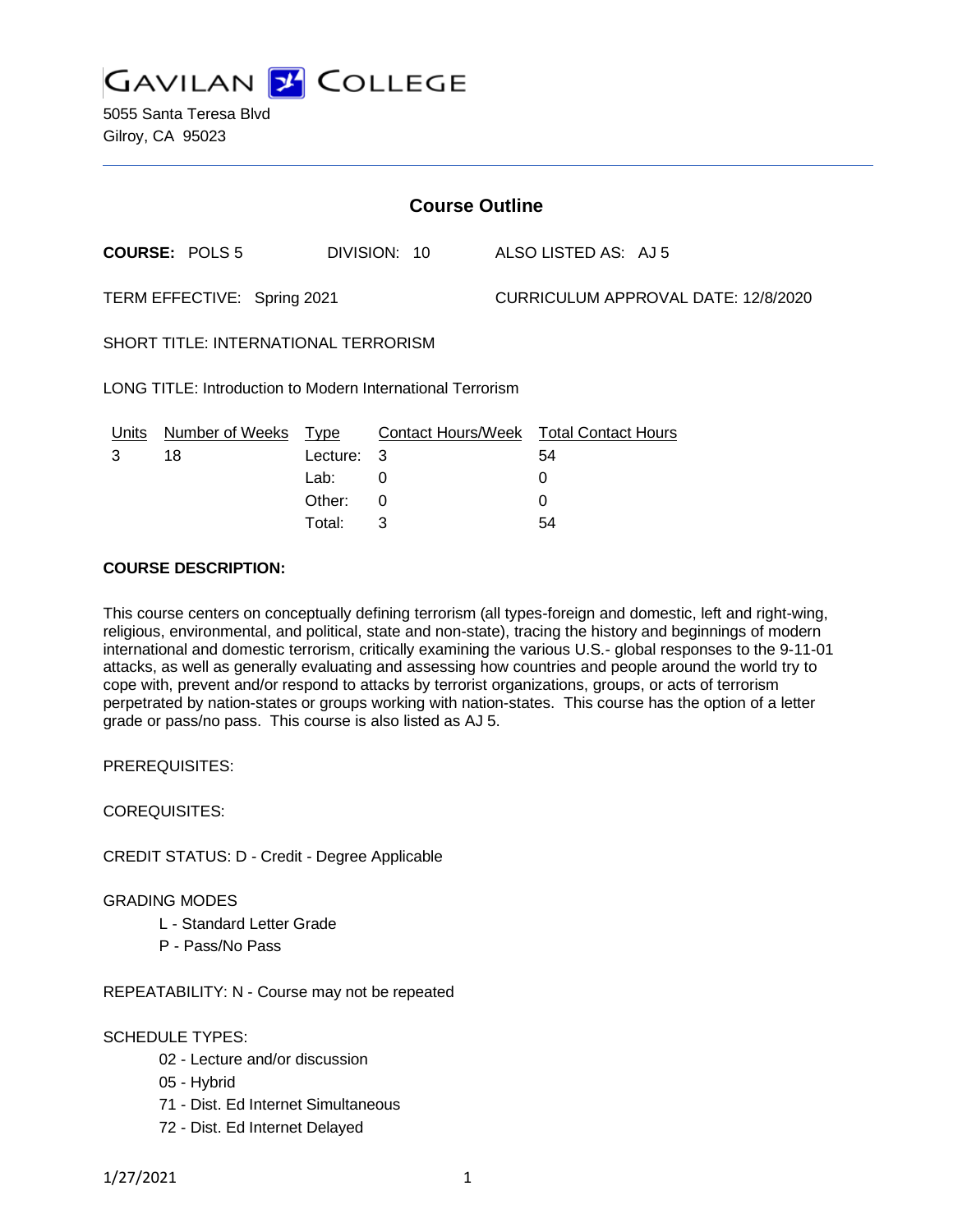## **STUDENT LEARNING OUTCOMES:**

1. Identify and analyze the historical and conceptual frameworks that precipitate terrorism in the modern world

Measure: simulations; small & large group discussions

PLO: 1, 4

ILO: 1

GE-LO: A1, A2, D4, F2

Year assessed or anticipated year of assessment: Spring 2016

2. Illustrate ideology, method, and motivation of numerous modern terrorist groups, in both domestic and non-Western societies, including how global problems impact a group?s decision to engage in terrorist activities

Measure: research paper; essay exams

PLO: 1, 2, 3 ILO: 1, 2

GE-LO: A3, D4-D5, F2

Year assessed or anticipated year of assessment: Spring 2016

3. Recognize the interconnection between actors in the international system and the affects that terrorism in one country have on other countries. Identify the

role of cooperation in solving complex international problems.

Measure: debates; simulations; exams

PLO: 1, 2, 3

ILO: 1, 2

GE-LO: A4, C3, D3, D5, F2

Year assessed or anticipated year of assessment: Spring 2016

4. Employ the methods of research to find information, analyze its content, & incorporate information into written work about international terrorism

Measure: research paper; essay exams

PLO: 1, 2, 3

ILO: 1, 2

GE-LO: A5, D3

Year assessed or anticipated year of assessment: Spring 2016

5. Explain and define the concept "International Terrorism"

Measure: quiz, exam 1

PLO: 1

 $ILO: 1$ 

GE-LO: A4-A6

Year assessed or anticipated year of assessment: Spring 2016

6. Identity and analyze the roots/history of international terrorism

Measure: research paper; exam 1

PLO: 1,2

ILO: 1, 2

GE-LO: A3-A5

Year assessed or anticipated year of assessment: Spring 2016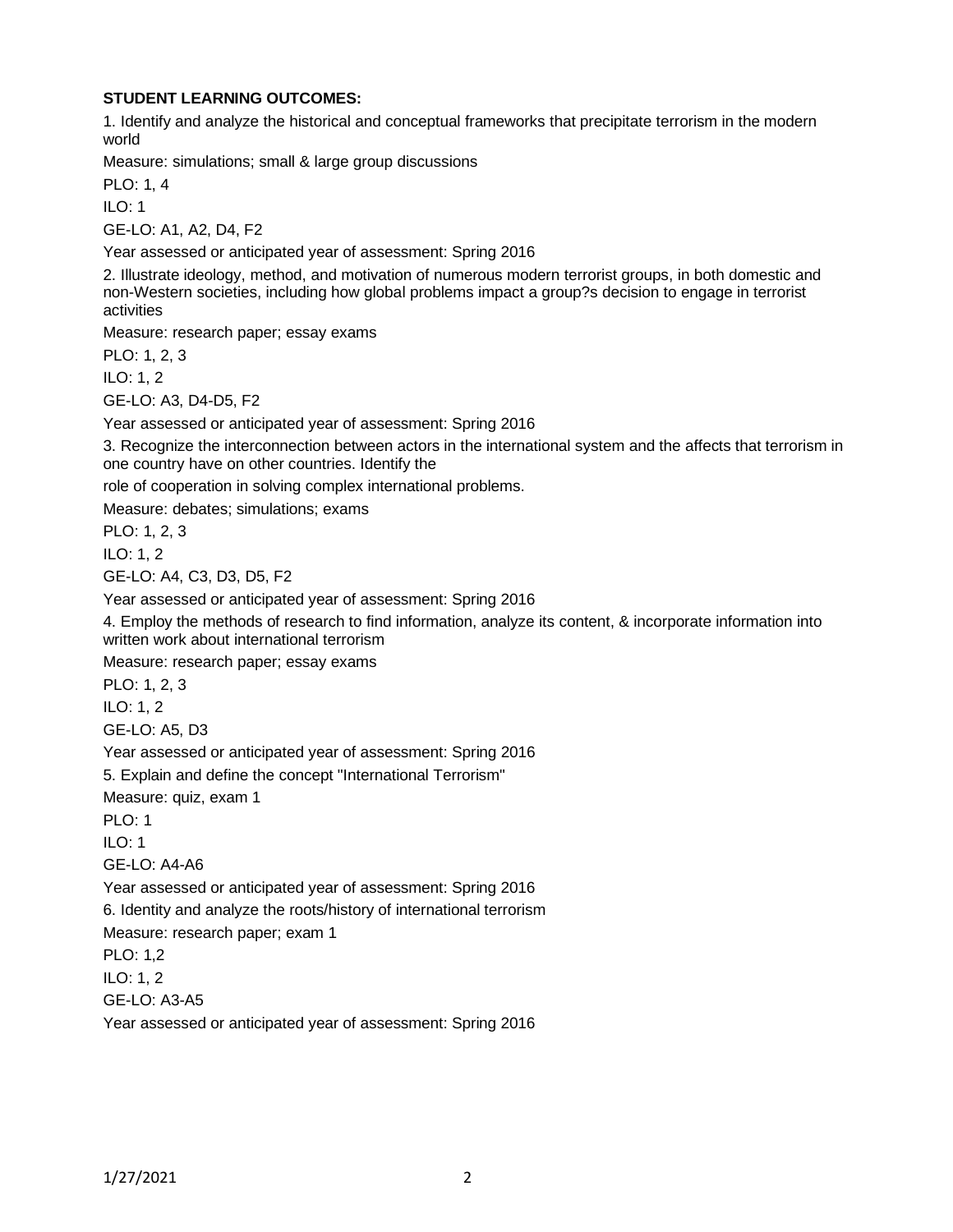7. Identify and analyze the structure and significance of domestic terrorism throughout the world

Measure: Simulation; exam 3

PLO: 1,2 ILO: 1, 2

GE-LO: A3-A5, F1-F2

Year assessed or anticipated year of assessment: Spring 2016

8. Identify, explain, and analyze counter-terrorism strategies employed by governments and communities around the world

Measure: exam 3; research paper

PLO: 1,2

ILO: 1, 2

GE-LO: A3-A5, F1-F2

Year assessed or anticipated year of assessment: Spring 2016

9. Explain and analyze the social, political, and economic precedents which cultivate terror and the psychological results that follow terrorist attacks in order to recognize shared international problems related to national security and terrorism and to compare and contrast the advantages and disadvantages of

potential solutions

Measure: Exam 3; Quiz

PLO: 1, 2, 3

ILO: 1, 2

GE-LO: A3-A5, D4, F2

Year assessed or anticipated year of assessment: Spring 2016

10. Evaluate theories regarding the methods decision-makers use to resolve conflict and better understand the nature of value judgments

Measure: Exam 2: debate PLO: 1, 2, 3

ILO: 1, 2

GE-LO: A3-A5, F2

Year assessed or anticipated year of assessment: Spring 2016

PROGRAM LEARNING OUTCOMES:

1. Critically examine and analyze the core concepts of political science (government, regime, state, institutions, sovereignty, constitution, democracy, authoritarianism, and globalization)

2. Critically examine and analyze the political, institutional, and cultural consequences of political, social, and ethnic inequalities

3. Identify, compare, and contrast the major theoretical perspectives in the discipline

4. Critically examine and analyze the forms and processes of political participation at the local, state, national, and/or international levels

5. Evaluate the theories, methods, and techniques used to investigate and analyze political behavior, past and present

6. Critically examine and evaluate the structure and function of other nations' political systems and the international system

7. Critically examine and evaluate the historical and philosophical foundations of the United States and California constitutions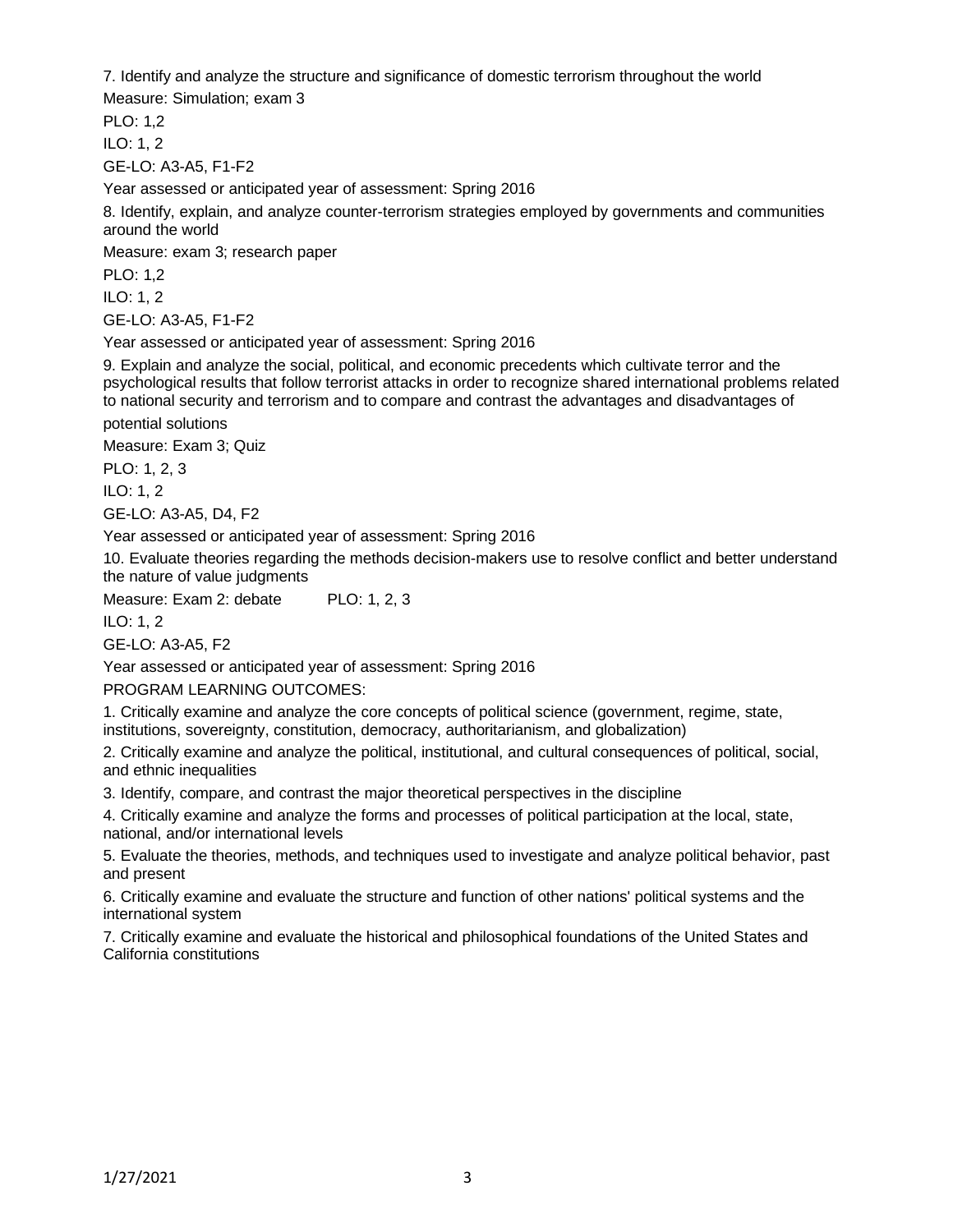### **CONTENT, STUDENT PERFORMANCE OBJECTIVES, OUT-OF-CLASS ASSIGNMENTS**

Curriculum Approval Date: 12/8/2020

# **DE MODIFICATION ONLY**

### 3 Hours

Students will be expected to identify and define the term terrorism. This portion of the course, is an introduction to the Study of Terrorism, which includes definitions of Terrorism as well as an introduction to the syllabus, course requirements, and an introduction to the concept terrorism; no homework

#### 3 Hours

Students will be expected to identify, define, and analyze the political, social, and or religious roots of modern terrorism. This portion of the course, is a presentation on how to conceptualize Terrorism, which includes a discussion of the Political, Sociological & Religious underpinnings of modern terrorism. Lectures, simulations, video, small and large discussions will be utilized. Quiz1, Ch1 in the Inside Terrorism (IT) text. Homework: Read chapters 1-2 in IT text; Complete Concept Check Paper on IT, chapters 1-2

#### 3 Hours

Students will identify, explain, and analyze terror financing. This portion of the course, is a presentation on the Organization and Financing of Terrorism, which includes a discussion of financing of modern terrorism, especially as it relates to Islamic radicalism, IRA terrorism, including an examination of how financing of terrorism relating to money laundering, suspicious activity, bank processes, Hawalas, etc. Lectures, video, and small and large group discussions will be utilized. Quiz2, Ch2 in IT text; Homework: Read chapters 3-4 in Inside Terrorism (IT) text; Complete Concept Check Paper on IT, chapters 3-4

#### 3 Hours

Students will explain and examine the relationship between the media and terror organizations. This portion of the course is a presentation on the connection between Terrorism and the Media, which includes a discussion of the old media, terrorism and public opinion as well as how terrorists use the new media as "weapons of mass propoganda"; discussion also centers on how terrorists use the media for maximum publicity to frighten, to dominate, and to control as well as to play for an audience. Lectures, video, simulations, and small and large group discussions will be utilized. Quiz3, Ch3 in IT text; Homework: Read chapter 5 in Inside Terrorism (IT) text; Complete Concept Check Paper on IT, chapter 5

#### 6 Hours

Students will identify, define, and explain the concept "force multiplier" and how it relates to modern terrorism. This portion of the class is a presentation on Tactics and Force Multipliers as well as The History of Modern Terrorism, which includes a discussion of Force Multiplier definitions as well as a case study of FM tactics; discussion also centers on the history of modern terrorism, including case studies on terrorism in 19th century Russia, and 20th century Central Europe, Algeria, Ireland, and Israel. Lectures, video, a simulation, and small and large group discussions will be utilized. Quizzes 4-5 in IT text; Homework: Read chapters 6-7 in IT text; Complete Concept Check Paper on IT, chapter 6 as well as Take Home Essay Exam I covering everything completed to date

#### 12 Hours

Utilizing the case study method, students will explain and analyze various terrorist organizations around the world. This portion of the world is a presentation of detailed Case Studies on the IRA, the FARC, al-Qaeda, and on the Israeli-Palestinian Conflict, which includes detailed histories and description of each organization/conflict, on tactics and strategies utilized, on successes and failures, and on the impact these groups/conflicts have had on their communities, regions, and on the world's peoples. Lectures, video, simulations, guest lectures, and small and large discussions will be utilized. Quizzes 6-8 in IT text; Homework: Read chapters 8-10 in IT text; Complete Concept Check Papers on IT, chapters 8-10; Book Analysis Papers are due, as well as Essay Exam II covering the case studies sessions and IT chapters

### 3 Hours

Students will be expected to identify, define, and analyze a different subset of terror networks and so-called international umbrella groups. This portion of the class is a presentation of International Umbrella Groups & International Terror Networks, which includes in-depth analyses of several Umbrella Groups and Terror Networks and their impact on world politics. Lectures, video, and small and large discussions will be utilized. Quiz 9 in IT text; Homework: Read chapter 11 in IT text; Complete Concept Check Paper on IT, chapter 11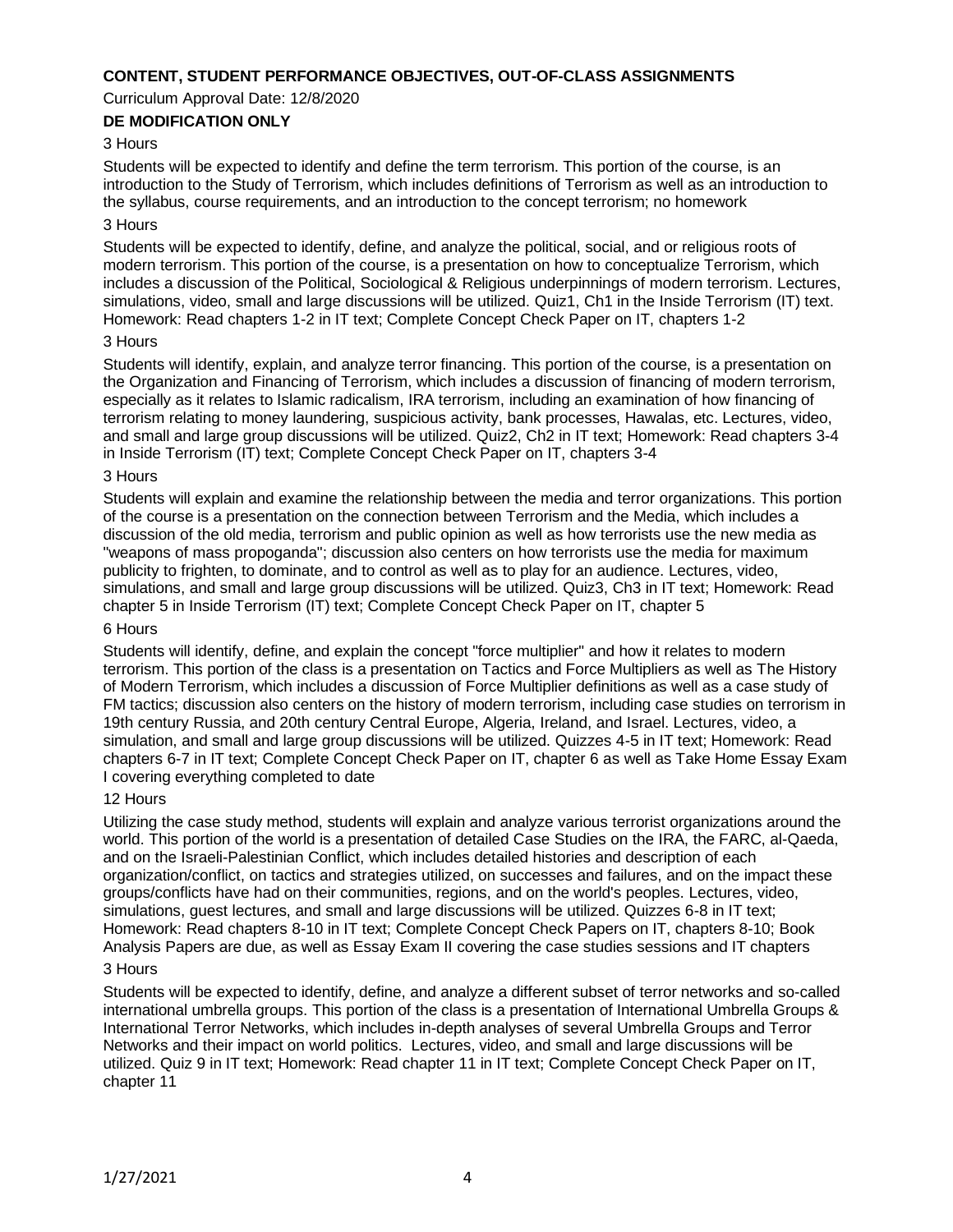## 6 Hours

Students will identify, explain, and critique the impact of terrorism in Africa, Asia, and the Pacific Rim. This portion of the class is a presentation of how Terrorism impacts regions such as Africa, Asia, & the Pacific Rim; as well as Europe, Turkey and Russia, which includes an in-depth evaluation of how terrorists organizations and groups are impacting these regions/countries and how these regions/countries are responding (ie counter-terrorism) to these organizations and groups with a particular focus on models of successful and failed responses. Lectures, video, and small and large discussions will be utilized. Quiz 10 in IT text; Homework: Read chapter 12 in IT text; Complete Concept Check Paper on IT, chapter 12 9 Hours

Students will explain and analyze the root causes of domestic terrorism as well as governmental counterterrorist responses. This portion of the class is a presentation on Domestic Terrorism, Counter-Terrorism/Terrorism Prevention and Counter-Terrorism's impact on Civil Liberties, which includes case studies on domestic terrorism (i.e. 1995 Oklahoma City bombing, 1993 Um Shinrickyo attacks in Tokyo, Japan, as well as 2008 Mumbai, India attacks) as well as a discussion on how modern states respond to terrorist attacks and how these responses impact our civil liberties and rights. The course wraps up with a discussion of where things stand now and what the future holds for terrorism, terrorist groups, and state/community responses to terrorism. Lectures, video, simulations, and small and large discussions will be utilized. Homework: Read chapters 13-15 in IT text; Complete Concept Check Papers on IT, chapters 13- 15; Essay Exam III (Final) and Terrorist Organization Analysis Papers are due

## **METHODS OF INSTRUCTION:**

Lecture; small and large group discussion; parliamentary debate; in class simulations; field trip; video and internet

### **METHODS OF EVALUATION:**

CATEGORY 1 - The types of writing assignments required: Percent range of total grade: 50 % to 60 % Reading Reports Essay Exams Term or Other Papers CATEGORY 2 - The problem-solving assignments required: Percent range of total grade: 20 % to 30 % **Quizzes** Exams CATEGORY 3 - The types of skill demonstrations required: Percent range of total grade: 5 % to 10 % Performance Exams CATEGORY 4 - The types of objective examinations used in the course: Percent range of total grade: 5 % to 10 % Multiple Choice True/False **Completion** 

#### **REPRESENTATIVE TEXTBOOKS:**

Required: Cindy Combs. Terrorism in the 21st Century, 8th edition. New York: Routledge, 2015. Or other appropriate college level text. ISBN: 9780205779710 Reading level of text, Grade: 12-13 Verified by: Dana Young Other textbooks or materials to be purchased by the student: None. I supply a course reader.